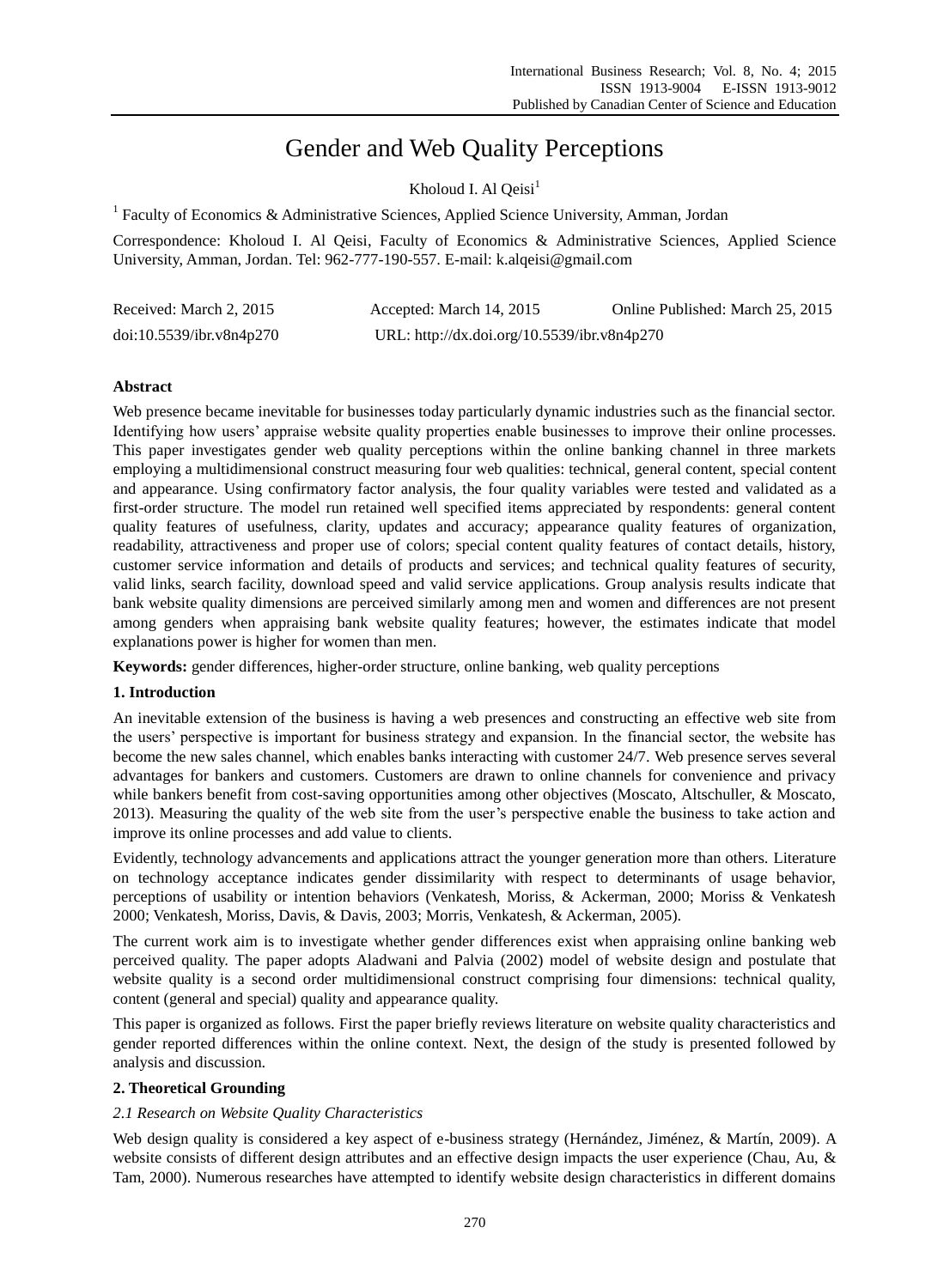and industries (e.g. Liu & Arnett, 2000; Barnes & Vidgen, 2002, Zeithmal, Parasuraman, & Malhotra, 2002; Agarwal & Venkatesh, 2002; Seethamraju, 2004; Blake, Neuendorf, & Valdiserri, 2005; Lee & Lin, 2005; Bauer, Falk, & Hammerschmidt, 2006; Schaupp, Fan, & Belanger 2006; Weathers & Makeinko, 2006; Flavian, Gurrea, & Oru's, 2009; Hasan & Abuelrub, 2011). However, there are various types of websites (James, 2010, p. 125) and to find a consensus around web attribute that ensure effective design quality for all types is difficult to achieve.

In the banking domain, the story is not different, numerous research investigated web site design characteristics considered important in evaluating financial e-service. E-banking quality in general could not be described as a one-dimension customer rating process; instead it represents a multi-dimensional structure composed of partial quality judgment to the diverse e-service categories (Kim & Stoel, 2004; Bauer, Hammerschmidt, & Falk, 2005). In this regard, Bauer et al. (2005) developed a model of e-banking service quality portal comprising three dimensions: *core services* (classic bank products and security/trust); *additional services* (branded financial products: online loans, enjoyment & entertainment, and non-bank services) and *problem-solving services* including transaction support: e.g. convenience of processes, interactivity, information provision, decision support and customer care; and responsiveness: e.g. availability and accessibility, personalization, community, and complaint management. Floh and Treiblmaier (2006) investigated three dimensional antecedents to online banking loyalty namely, *website quality* covering design, structure, and content; *service quality* and *trust; and overall satisfaction.* Findings report a direct/indirect impact of website quality on both satisfaction and trust. Examining consumers' choice between electronic and non-electronic banking, Gan, Clemes, Limsombunchai, and Weng (2006) report service quality dimensions of reliability, assurance, responsiveness and perceived risk factors; user input factors of control, enjoyment, and use intentions to have a positive impact on consumers' likelihood to use electronic banking. Ortega, Mart nez, and De Hoyos (2007) examined web navigability in Spanish banks and reported three important e-tool groups. First group includes compatibility with any navigator, availability of permanent site menu, homepage buttons, visible labels and new windows for open links. The second group of e-tools comprises availability of site map and translation of website content into several languages. The third group is the least frequently employed e-tools comprising "back to top" buttons and breadcrumbs, which is a tool to inform users where they are located on the site using colors to highlight what is and what is not active. Casalo', Flavia'n, and Guinalı'u (2008) report web usability in terms of understandability, simplicity, structure, content organization, navigation, and control impact users' satisfaction directly and lead to customer loyalty. Using experimental design, Vrechopoulos and Atherinos (2009) investigated how store layout affects consumer behavior in the context of web banking and reported that conventional store layout is not applicable to web banking and emphasized importance of ease of use interface and navigability on the site. Waite, Harrison, and Hunter (2011) identified attributes perceived important by online banking users such as system quality features, security in terms of login and connection, and information quality items; company information about bank and financial services.

Of particular relevance to this line of research is the website quality multidimensional construct developed by Aladwani and Palvia (2002) comprising four dimensions of online design quality: technical quality, general content, especial content, and appearance quality.

## 2.1.1 Technical Quality

Technical quality, also referred to as website performance, is a holistic way of looking at the *site* and gauging if all the pieces and parts are working together to create a good technical experience for the site visitors (King, 2008, p. 346). Assessment of website technical quality is based on software quality or standards and in methods focused on usability or functionality (Cao, Zhang, & Seydel, 2005; Rocha, 2012). According to Adwani and Palvia's model, this dimension measures website design quality facets of security of online transactions, ease of navigation, search facilities, site availability, valid links, personalization, speed of page loading, interactivity and ease of access (Aladwani, 2006).

## 2.1.2 General Content Quality

Content quality or information quality is, traditionally, the most important criterion for a website. Content is still king online (Strauss & Frost, 2012, p. 40); it is the reason why users visit the website and it is the most utilized attribute in web quality assessment (Aladwani, 2006). In the banking domain, customers are increasingly utilizing online content or informational content to make financial decisions (Waite & Harrison, 2002), which magnifies the need for useful, complete, clear, current, concise, and accurate web content in general.

## 2.1.3 Special Content Quality

This dimension is also of equal importance. The specific content covers a company's offer information; the range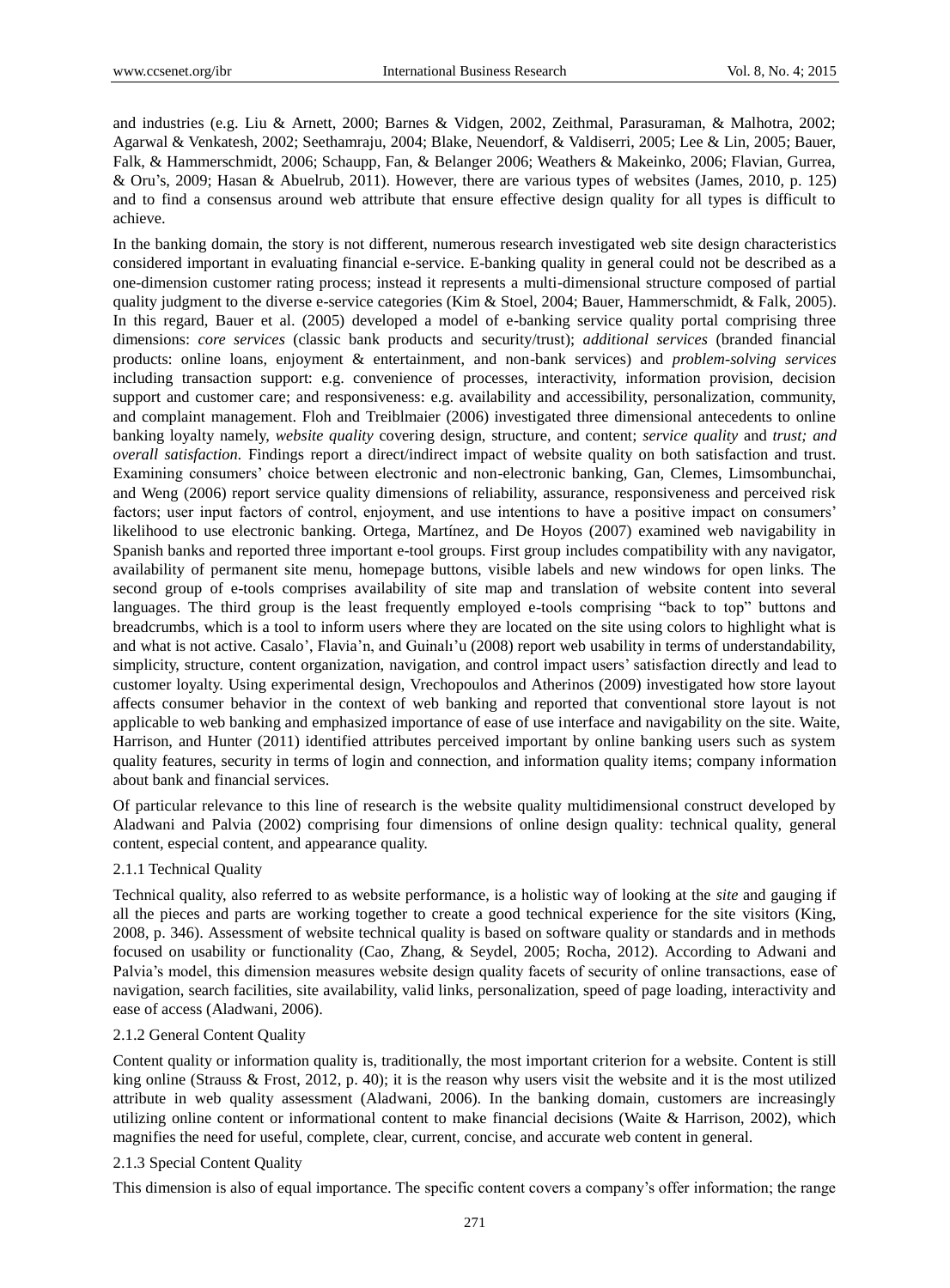of products designed to meet different customer groups. It also uses history and general information about the company to communicate credibility, experience and scale of operations. The special content also covers customer support tools and customer related policies.

# 2.1.4 Appearance Quality

Quality attributes related to website appearance or aesthetics have been employed in various studies. Attributes of this quality dimension include web site attractiveness: the use of colors and proper font for readability in addition to multimedia and site organization or layout. Users may differ in emphasis applied to this aspect of web design based on type of website or tasks performed on the site.

Previous research validated the multidimensional construct indicating a higher order structure (Seethamraju, 2004; AlQeisi & Al-Abdallah, 2013; AlQeisi, Dennis, Alamanos, & Jayawardhena, 2014).

# *2.2 Gender and Website Design*

Literature on differences between men and women with respect to e-behavior is expanding. Examining the effects of gender on attitude towards website design, Simon and Peppas (2005) report that males have positive attitude with regard to internet than their female counterparts. Cyr and Bonanni (2005) report differences between genders regarding ability to trust information presented on Sony website with women less trusting than men and demanding more information about the product and greater privacy. Navigation and organization of the site were not as appealing to women compared to men and in visual design, women were more attracted to colors on the site while men by interactive and flashy aspects. Floh and Treiblmaire (2006) report men's estimates of web quality to be significantly lower than women's and that their satisfaction with e-banking is explained more by service quality. In educational website design, Hsu (2006) report no differences among male and female graduate students with respect to three web design characteristics: color value, navigation button placement, and navigation mode. Both genders showed preference for dark color, no preference for navigation button placement on the site and both prefer linear navigation mode. Alternatively, Pearson and Pearson (2008) report women strongly emphasize ease of use and navigation in assessing website usability whereas men emphasize download speed. Moss and Gunn (2009) report gender differences among Oxford students' personally designed homepages in respect to three attributes: navigation issues, language, and visual issues. Females show tendency for high consistency and larger content in respect to navigation issues. On the language scale, males show more tendencies to use expert and formal language, while females show more tendencies to use abbreviations, and self-denigration. On the visual scale, females use more colors and non-regular less conventional typography. Finally, both genders show preference to website aesthetics generated by people of their own gender, although men like pictures typifying the female production aesthetics.

Although these studies reveal gender differences, they lack specific details on how the online banking users perceived the overall design of the website.

# **3. Methodology**

In order to investigate gender perceived web quality differences and validate the multidimensionality of the web design quality construct, the 25 item scale measuring the four web quality dimensions is first tested and validated using confirmatory factor analysis (CFA) followed by multi-group analysis on the first –order level. Based on the of first-order analysis, the higher-order structure is tested and group analysis is run to check if differences among gender groups exist.

## *3.1 Sampling and Data Collection*

A survey instrument is constructed to test users' perception of website design quality dimensions in banking sector. Survey categories included the four dimensions of design quality (Appendix) based on Aladwani and Palvia (2002) model. Responses were solicited through online and offline survey in three Arab world countries (AlQeisi, Dennis, Hegazy, & Abbad, 2015). A combined file of all samples is tested for univariate and multivariate normality plus outliers using AMOS 18 software and following Byrne guidelines (2010, pp. 104- 106), which resulted in 621 responses of which 218 are females and 403 males. The samples demographics (Table 1) show proximity or low discrepancy among the two groups' demographics.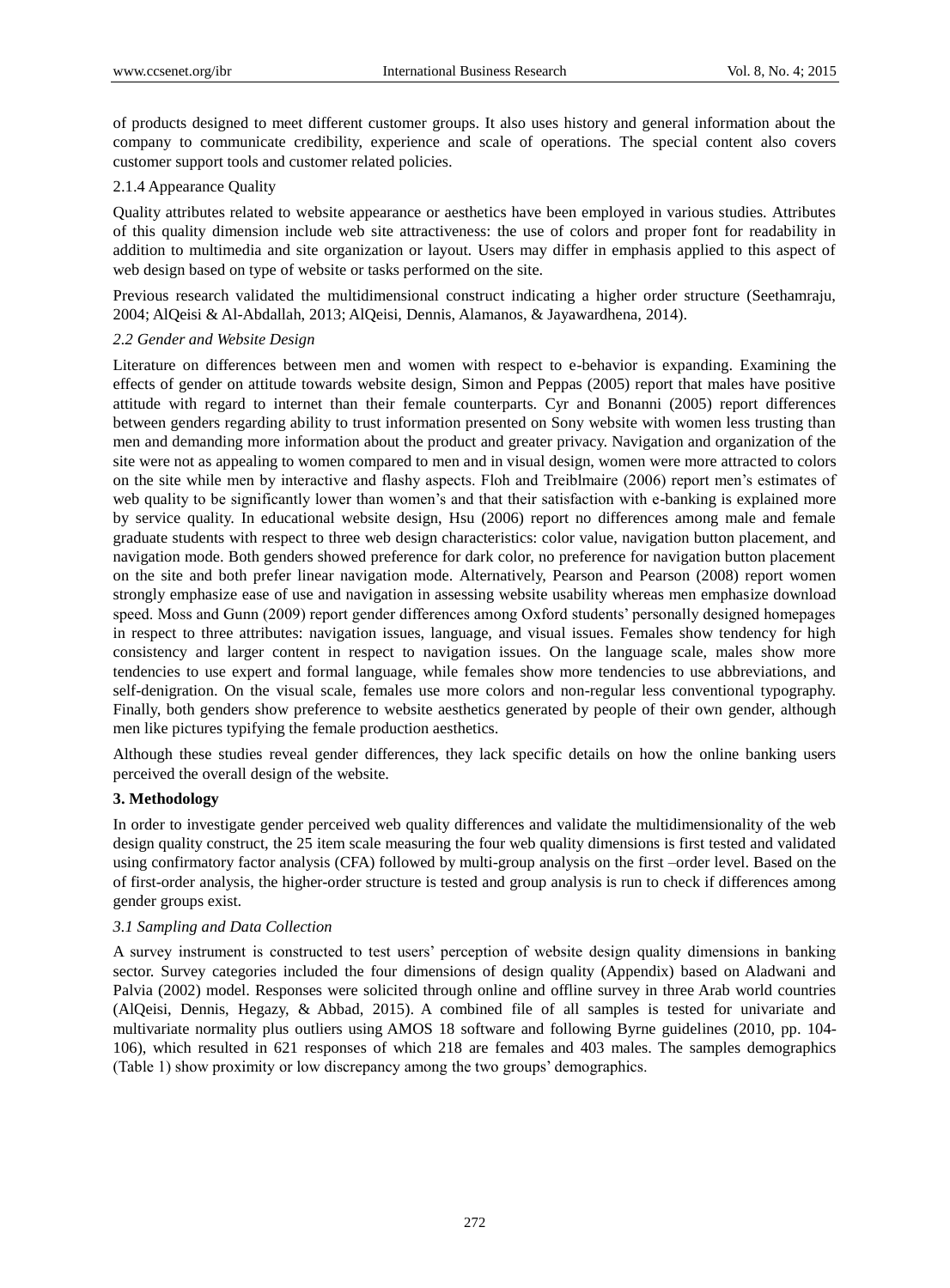#### Table 1. Sample descriptive

| <b>Descriptive</b>                 | <b>Females</b> |                | <b>Males</b> |                |  |
|------------------------------------|----------------|----------------|--------------|----------------|--|
|                                    | Frequency      | percent        | Frequency    | percent        |  |
| Age                                |                |                |              |                |  |
| 25 years and less                  | 44             | 20             | 71           | 18             |  |
| 26-35 years                        | 115            | 53             | 176          | 44             |  |
| 36-46 years                        | 45             | 21             | 116          | 28             |  |
| 47-57 years                        | 12             | 5              | 31           | 8              |  |
| 58 years and more                  | $\mathfrak{2}$ | $\mathbf{1}$   | 9            | $\mathfrak{2}$ |  |
| <b>Education</b>                   |                |                |              |                |  |
| High school and less               | 23             | 11             | 42           | 10             |  |
| Bachelor                           | 121            | 55             | 212          | 53             |  |
| Masters                            | 46             | 21             | 90           | 22             |  |
| Doctorate                          | 20             | 9              | 47           | 12             |  |
| Others                             | 8              | $\overline{4}$ | 12           | 3              |  |
| <b>Internet banking experience</b> |                |                |              |                |  |
| Less than 6 months                 | 37             | 17             | 59           | 15             |  |
| $6 - 12$ months                    | 78             | 36             | 120          | 30             |  |
| 13-18 months                       | 34             | 16             | 69           | 17             |  |
| 19-24 months                       | 18             | 8              | 37           | 9              |  |
| More than 24 months                | 51             | 23             | 118          | 29             |  |

## *3.2 Data Analysis*

To evaluate the factorial validity of the web design quality construct, it is necessary to first posit and then test a theoretically derived model that describes the latent structure. This research adopts the previously establish web quality model (Aladwani & Palvia, 2002; Aladwani, 2006), which comprises 25 items scale of web quality described by the four latent constructs of technical, general content, special content and appearance quality. In order to gauge gender differences, we run confirmatory factor analysis on respondent-centered data set. First, we test the first order measurement model.

## 3.2.1 First-order Measurement Model

We posit a first order structure specified based on Byrne (2010) guidelines: (1) the model includes the identified four factors as first-order factors; (2) the four factors are correlated; (3) the four factors are one level away from the observed variables; (4) each observed variable has a nonzero loading on its designated factor and zero loadings on other factors; and (5) the measurement error terms associated with the observed variables are uncorrelated.

The first-order measurement model showed a reasonable model fit; however, some items were found to be inappropriate by the CFA. Misrepresented items that did not appear in the final factorial construct are: ease of navigation and ease of access (technical quality) which have high covariance with other items in the same factor; complete and accurate content (general content quality) which have high covariance with other items from technical quality; customer policies e.g. privacy and reconciliation (special content quality) which have high covariance with another item in the same factor, and finally, adequate use of multimedia item from appearance quality factor that have variance extracted of 0.470 (lower than the 0.5 threshold).

The final model after modification resulted in 18 endogenous variables (Figure 1) with acceptable model fit indices:  $\chi^2$  = 400. 223 df =129 with a ratio of  $\chi^2$ /df = 3.104, CFI = 0.968, RMSEA = 0.058, and SRMR = 0.035. Estimates show all factor loadings and variances extracted are above 0.5. Reliability coefficients are acceptable as well: technical quality 0.886; general content quality 0.901; special content quality 0.881 and appearance 0.920.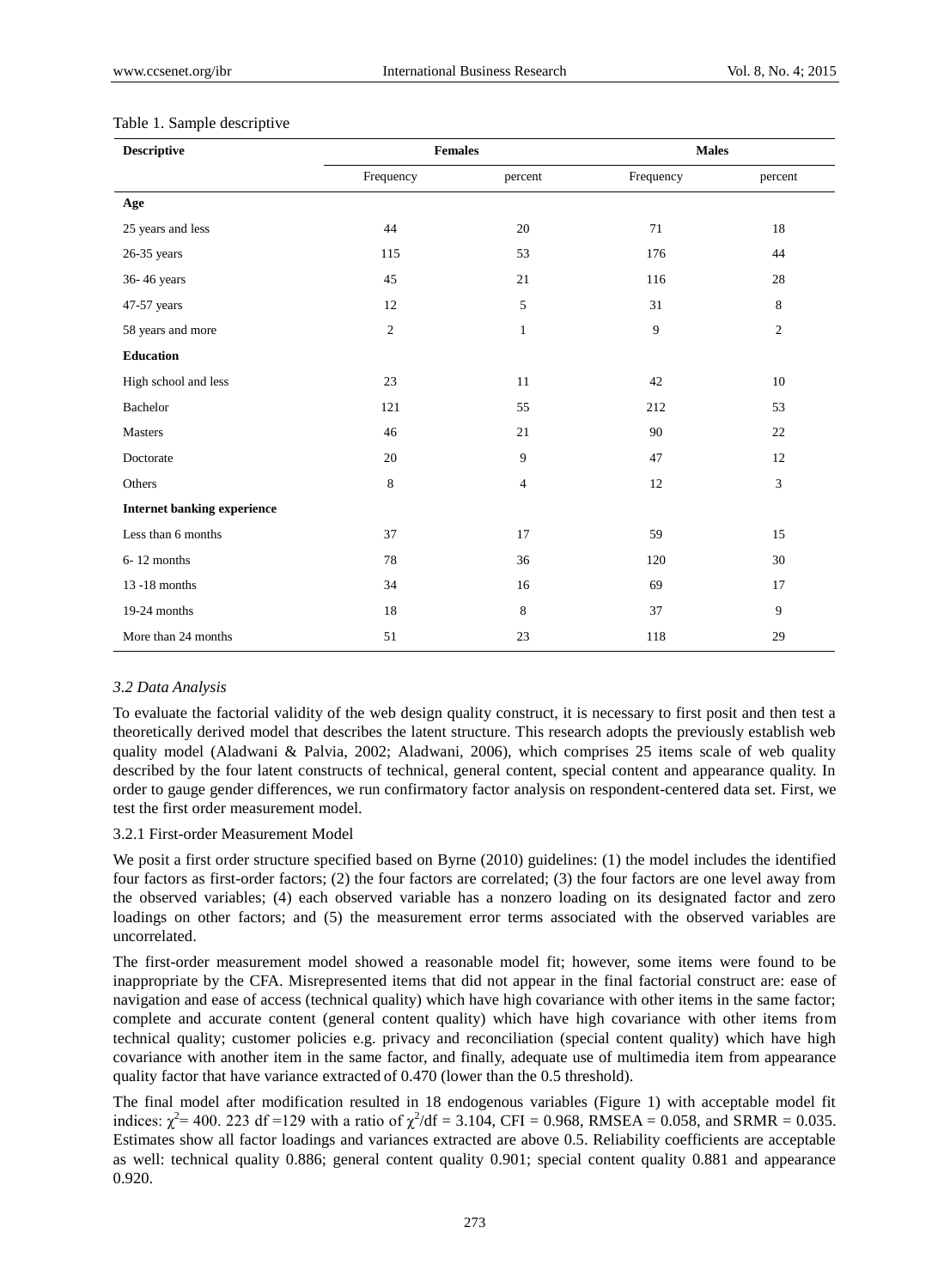

Figure 1. First order- base measurement model

# 3.2.2 Multi-Group Analysis

The base model fitted each gender group well as indicated by model estimates (Table 2) and by the fit statistics (Table 3). The configural model for both groups presented a good model fit indices as well (Table 3) allowing for running group analysis for both gender groups simultaneously. The multi-group analysis results show gender groups to be invariant based on readings of  $\Delta$ CFI < 0.01 in addition to the non-significant result of  $\Delta \chi^2$  readings on the measurement weights and structural coveriances (Table 4). Although the measurement residual were significant, most researcher stop at the structural weights level of investigation and assume that examining residual invariant is more stringent than necessary (Byrne & Stewart, 2006; Byrne, 2004, 2010).

| Items                |      |          | Males      |           | Females   |        |            |           |  |
|----------------------|------|----------|------------|-----------|-----------|--------|------------|-----------|--|
|                      | TQ   | GCQ      | <b>SCQ</b> | $\rm{AQ}$ | <b>TQ</b> | GCQ    | <b>SCQ</b> | $\rm{AQ}$ |  |
| TQ1                  | .681 |          |            |           | .721      |        |            |           |  |
| TQ3                  | .736 |          |            |           | .791      |        |            |           |  |
| TQ4                  | .799 |          |            |           | .795      |        |            |           |  |
| TQ5                  | .752 |          |            |           | .746      |        |            |           |  |
| TQ6                  | .771 |          |            |           | .717      |        |            |           |  |
| TQ8                  | .738 |          |            |           | $.818\,$  |        |            |           |  |
| GQ1                  |      | .851     |            |           |           | .857   |            |           |  |
| GQ3                  |      | .845     |            |           |           | .829   |            |           |  |
| GQ4                  |      | $.800\,$ |            |           |           | .833   |            |           |  |
| GQ6                  |      | .822     |            |           |           | $.846$ |            |           |  |
| ${\bf S} {\bf Q} 1$  |      |          | .763       |           |           |        | .827       |           |  |
| $\rm SQ2$            |      |          | .823       |           |           |        | .854       |           |  |
| SQ3                  |      |          | .893       |           |           |        | .853       |           |  |
| SQ <sub>5</sub>      |      |          | .740       |           |           |        | .741       |           |  |
| AQ1                  |      |          |            | .826      |           |        |            | .851      |  |
| $\rm AQ2$            |      |          |            | .898      |           |        |            | .871      |  |
| AQ3                  |      |          |            | .869      |           |        |            | $.888\,$  |  |
| AQ4                  |      |          |            | .837      |           |        |            | .874      |  |
| $\operatorname{AVE}$ | .558 | .688     | .648       | .736      | .586      | .708   | .672       | .759      |  |
| Reliability          | .881 | .897     | $.877\,$   | .916      | .894      | .907   | .887       | .926      |  |

Table 2. Factor loadings, variance extracted, and reliability readings for gender first-order groups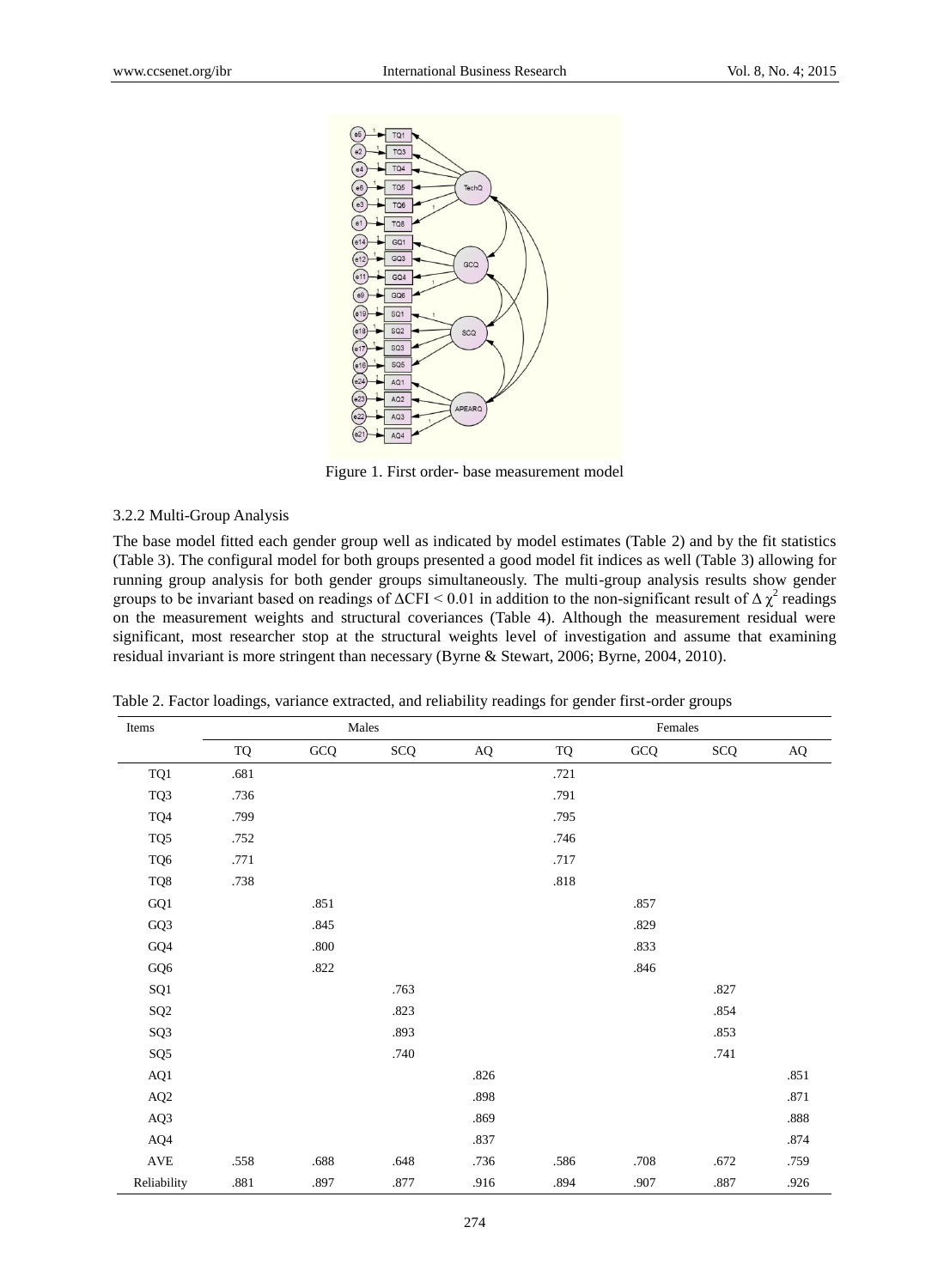|                          | ∼       | df  | $\gamma^2/df$ | <b>SRMR</b> | CFI  | <b>RMSEA</b> |
|--------------------------|---------|-----|---------------|-------------|------|--------------|
| Males                    | 340.187 | 129 | 2.637         | .043        | .961 | .064         |
| Females                  | 240.835 | 129 | 1.867         | .034        | .965 | .063         |
| Groups' configural model | 581.100 | 258 | 2.252         | .043        | .962 | .045         |

#### Table 3. First-order groups' models fit statistics

Table 4. Summery of goodness of fit statistics for test of multi-group invariance

| Models                    | <b>Comparative Model</b> | $\gamma^2$ | df  | $\Delta \gamma^2$ | ∆df                      | Sig.   | CFI  | $\Delta$ CFI |
|---------------------------|--------------------------|------------|-----|-------------------|--------------------------|--------|------|--------------|
| 1. Unconstrained          |                          | 581.02     | 258 | ٠                 | $\overline{\phantom{a}}$ | -      | .962 |              |
| 2. Measurement Weights    | 2 vs. 1                  | 594.99     | 272 | 13.97             | 14                       | ns     | .963 | .001         |
| 3. Structural Covariances | $3 \text{ vs. } 2$       | 604.16     | 282 | 9.17              | 10                       | ns     | .963 | .000         |
| 4. Measurement Residuals  | 4 vs. 3                  | 630.30     | 300 | 26.14             | 9                        | $sig*$ | .962 | .001         |

*Note.* \* decision is base on  $\chi^2$ <sub>(df)</sub> distribution table under p= .05 (Hair et al., 2010, p. 760).

#### 3.2.3 Second-Order Measurement Model Structure

Previous research (AlQeisi & Al-Abdallah, 2013; AlQeisi et al., 2014) demonstrated that web quality construct is best represented as a higher-order construct. In current paper the four dimensions of the web quality construct correlate among each other in support of the higher-order approach (Chen, Sousa, & West, 2005). A secondorder model is applicable when a higher order factor is hypothesized to account for the relationships among the first-order factors. Accordingly, in order to introduce the higher order model (Figure 2), we posit a higher –order structure specified as follows: (1) Each item would have a non-zero loading on the first order factor it was designed to measure, and zero loadings on the other three first-order factors; (2) error terms associated with each item would be uncorrelated; and (3) covariation among the three first-order factors is explained fully by their regression on the second-order factor.



Figure 2. Higher-order measurement model structure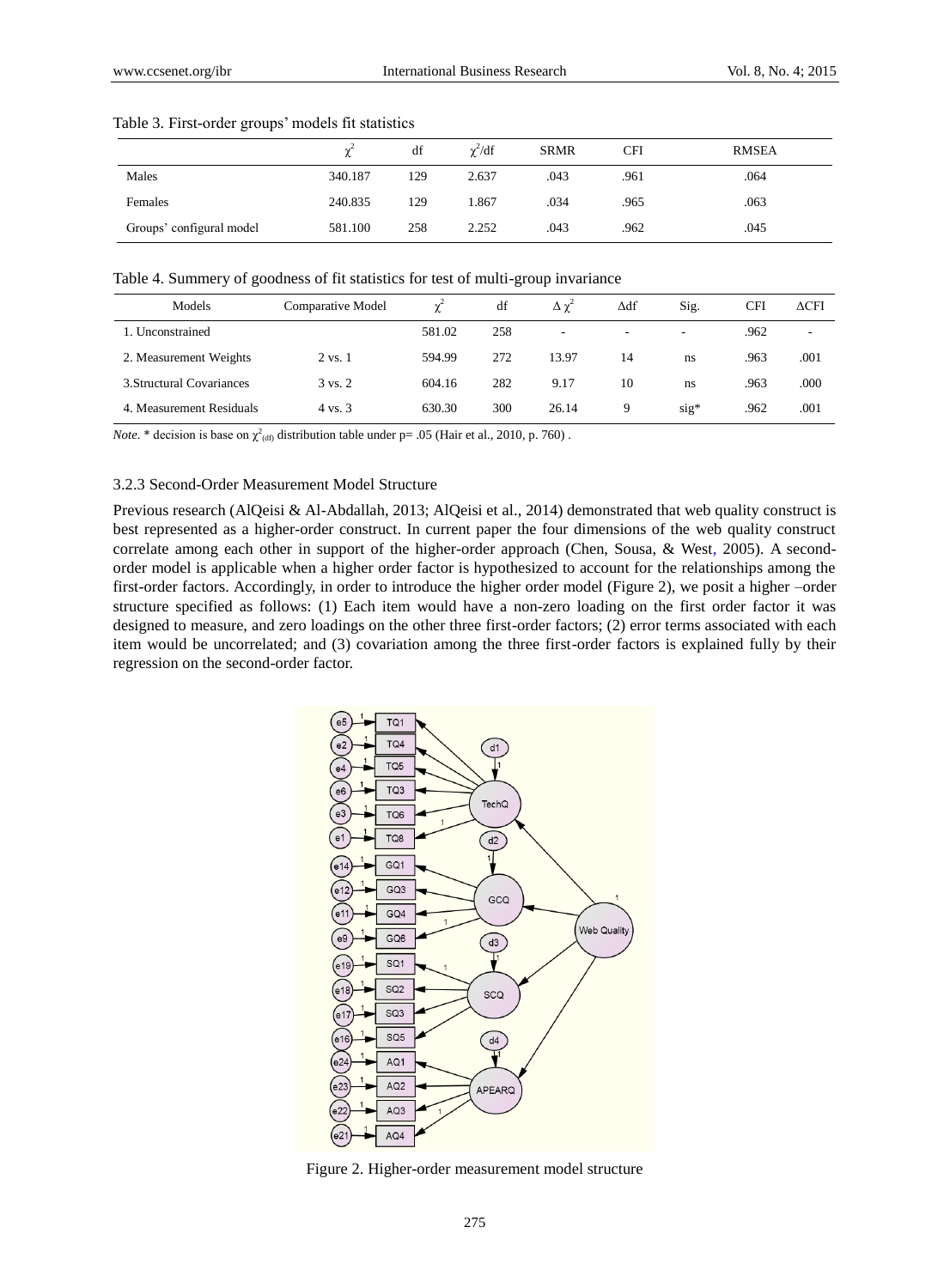The base model estimates: factor loadings and variances extracted are all above the threshold of 0.50 and model fit statistics are within acceptable ranges, in addition, the model fitted each gender group well and statistics are with acceptable ranges (Table 5), which allowed proceeding with multi-group analysis.

Table 5. Second-order groups' models fit statistics

|                          |        | df  | $\chi^2/df$ | <b>SRMR</b> | CFI  | <b>RMSEA</b> |
|--------------------------|--------|-----|-------------|-------------|------|--------------|
| Males                    | 345.93 | 131 | 2.64        | .044        | .960 | .064         |
| Females                  | 241.77 | 131 | 1.85        | .034        | .966 | .062         |
| Groups' configural model | 405.73 | 131 | 3.09        | .034        | .968 | .058         |

Running the multi-group analysis for the two groups simultaneously resulted in fit statistical readings that support measurement invariance among gender groups (Table 6) based on the insignificant  $\Delta \chi^2$  and  $\Delta$ CFI results  $< 0.01$ .

Table 6. Fit statistics for measurement invariance of second-order factor model of web quality

| Model                    | Model Comparison   | $\chi^2$ | df  | $\Delta \chi^2$ | Δdf                      | Sig. | CFI  | $\Delta$ CFI |
|--------------------------|--------------------|----------|-----|-----------------|--------------------------|------|------|--------------|
| 1. Unconstrained         |                    | 587.78   | 262 |                 | $\overline{\phantom{a}}$ |      | .962 | -            |
| 2. Measurement weights   | $2 \text{ vs. } 1$ | 601.74   | 276 | 13.96           | 14                       | ns   | .962 | .000         |
| 3. Structural residuals  | $3 \text{ vs. } 2$ | 605.31   | 280 | 3.57            | 4                        | ns   | .962 | .000         |
| 4. Measurement residuals | $3 \text{ vs. } 4$ | 609.94   | 284 | 4.63            | 4                        | ns   | .962 | .000         |

*Note.* \* decision is base on  $\chi^2$ <sub>(df)</sub> distribution table under p= .05 (Hair et al., 2010, p. 760).

The estimate output readings of squared multiple correlations  $(R^2)$  reveal that females' reading are higher compared to males readings (Table 7) indicating that the model explanation power is higher for females than males.

|  | Table 7. Squared multiple correlations $(R^2)$ output for gender second-order mode. |  |  |  |
|--|-------------------------------------------------------------------------------------|--|--|--|
|  |                                                                                     |  |  |  |

|                                | Males | Females |
|--------------------------------|-------|---------|
| Variables                      | $R^2$ | $R^2$   |
| <b>Technical Quality</b>       | .776  | .896    |
| <b>General Content Quality</b> | .915  | .931    |
| <b>Special Content Quality</b> | .731  | .774    |
| <b>Appearance Quality</b>      | .815  | .843    |

#### **5. Discussion**

The current confirmatory work represents an interesting area of research with respect to gender and the web design. The tests of the factorial validity of the multidimensional web quality construct developed by Aladwani and Palivia (2002) and Aladwani (2006) revealed number of findings. Results confirm the notion that web quality is a multidimensional construct best represented by a higher-order structure. Web presence perceived quality dimensions is business related, in banking sector results show general content quality features come first based on the  $R<sup>2</sup>$  results for both genders. The first-order model retained well specified items by respondents. Samples appreciated general content quality features of usefulness, clarity, updates and accuracy; appearance quality features of organization, readability, attractiveness and proper use of colors; special content quality features of contact details, history, customer service information and details of products and services; and technical quality features of security, valid links, search facility, download speed and valid service applications. The findings confirm the general perspective that content is king on websites and customers are normally drown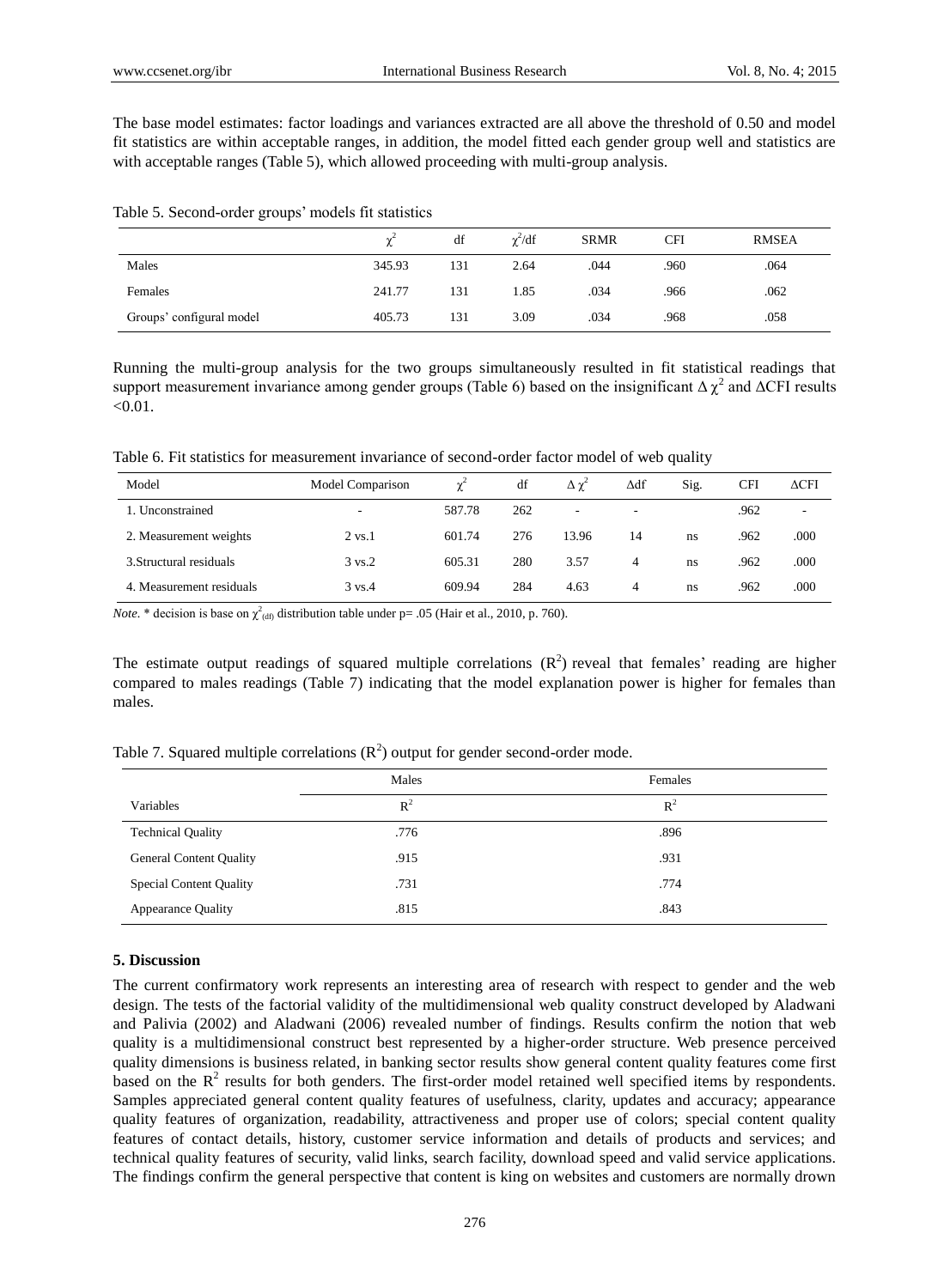by or motivated to use the bank website based on informational content (Waite & Harrison, 2002) in addition to the other qualities.

The major objective for this work is to identify gender differences with respect to perceived web quality dimensions developed by Aladwani and Palvia (2002). The findings of the analysis of measurement invariance in the first order and second order models revealed gender equality and no differences were identified. In other words, both genders are invariant on the factorial level of the first and second order models. Perhaps a good explanation lies with the samples' demographics; both genders are educated and approximately enjoy similar experience with internet banking usage behavior. Previous research indicates that with gained experience gender differences tend to demolish. The e-banking service websites are more transactional than informational and not entertaining in nature, people log in purposefully to run certain inquiries or financial tasks; for this reason, web quality features on the factorial level maybe communicating the same value here for men and women. Several researchers pointed out that gender differences tend to disappear under discretionary use of technology and gained experience (Morris et al., 2005, Venkatesh et al., 2003; Morrris & Venkatesh, 2000). However, the  $R^2$ readings reveal a difference between men and women in respect to emphasis placed on the four quality dimensions. Next to general quality women place more emphasis on technical quality followed by appearance quality; whereas men emphasize appearance quality in second place and technical quality in third place.

#### **6. Limitations and Future Work**

The current work is not without limitations. The findings of the factorial validity tests are limited to the domain of online banking. As indicated before, perceptions of web quality are business related, hence current findings may not replicate in another e-business area. The findings of gender invariance are also confined to quality features of the model under investigation, there might be other features on which the two genders might react differently. Furthermore, this paper used one research method, survey, potentially leading to bias due to common method variance. Future research is invited to explore areas of possible gender variance by using other quality futures or incorporating the web quality structure into other behavioral model to gauge such variances.

#### **7. Conclusion**

The current work investigates whether gender variance exists among online banking users using a sample from actual users in three Arab world counties. Previous research on website quality attributes and properties indicates that differences exist among genders. However, recognizing that assessment of website attributes is business related give explanation for current findings. It appears that factorial differences among genders are not present in evaluating banking websites' quality features although emphasis on of some dimension does differ, which invite further investigation on how this overall web quality evaluation might impact other online behavioral aspects.

#### **References**

- Agawel, R., & Venkatesh, V. (2002). Assessing a firm's web presence: A heuristic evaluation procedure for measurement of usability. *Information Systems Research, 13*(2), 168-186. http://dx.doi.org/10.1287/isre.13.2.168.84
- Aladwani, A. M. (2001). Online banking: A field study of drivers, development challenges, and expectations. *International Journal of Information Management, 21*(3), 213-225. http://dx.doi.org/10.1016/S0268-4012(01)00011-1
- Aladwani, A. M. (2006). An empirical test of the link between web site quality and forward enterprise integration with web customers. *Business Process Management Journal, 12*(2), 178-190. http://dx.doi.org/10.1108/14637150610657521
- Aladwani, A. M., & Palvia, P. C. (2002). Developing and validating an instrument for measuring user-perceived web quality. *Information & Management*, 39(6), 467-476. http://dx.doi.org/10.1016/S0378-7206(01)00113-6
- AlQeisi, K. I., & Al-Abdallah, G. M. (2013). Internet banking adoption in Jordan: A behavioral approach. *International Journal of Marketing Studies, 5*(6), 84-108. http://dx.doi.org/10.5539/ijms.v5n6p84
- AlQeisi, K. I., Dennis, C., Alamanos, E., & Jayawardhena, C. (2014). Website design quality and usage behavior: Unified theory of acceptance and use of technology. *Journal of Business Research, 67*(11), 2282-2290. http://dx.doi.org/10.1016/j.jbusres.2014.06.016
- AlQeisi, K. I., Dennis, C., Hegazy, A., & Abbad, M. (2015). How viable is the UTAUT in a non-western context? *International Business Research, 8*(2), 204-219. http://dx.doi.org/10.5539/ibr.v8n2p204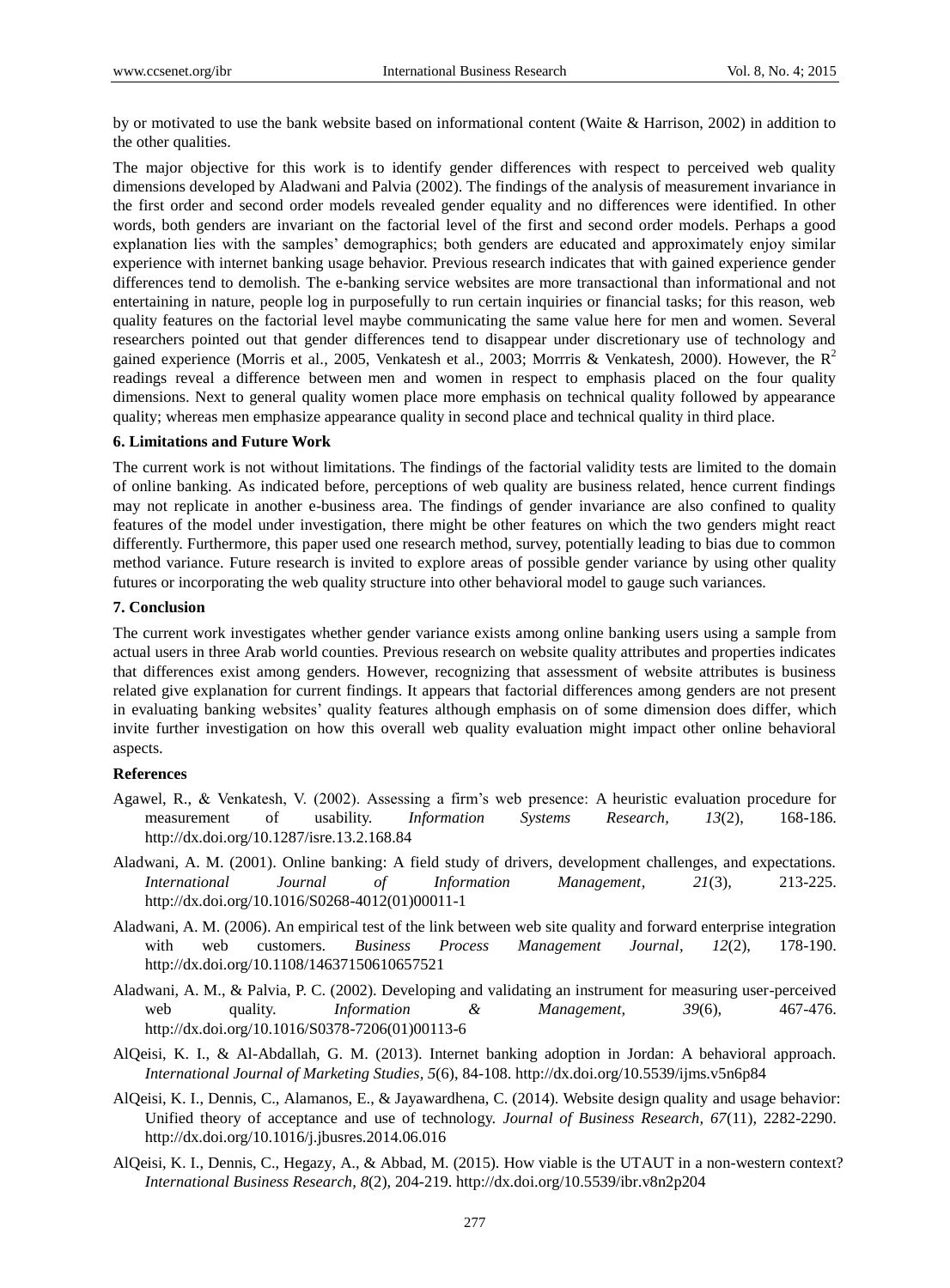- Awamleh, R., & Fernandes, C. (2005). Internet banking: An empirical investigation into the extent of adoption by banks and the determinants of customer satisfaction in the United Arab Emirates. *Journal of Internet Banking and Commerce, 10*(1), 1-10.
- Barnes, S., & Vidgen, R. (2002). An integrative approach to the assessment of e-commerce quality. *Journal of Electronic Commerce Research, 3*(3), 114-127.
- Bauer, H., Falk, T., & Hammerschmidt, M. (2006). eTrans Qual: A transaction process-based approach for capturing service quality in online shopping. *Journal of Business Research, 59*(7), 866-875. http://dx.doi.org/10.1016/j.jbusres.2006.01.021
- Bauer, H., Hammerschmidt, M., & Falk, T. (2005). Measuring the quality of e-banking portals. *The International Journal of Bank Marketing, 23*(2), 153-175. http://dx.doi.org/10.1108/02652320510584395
- Blake, B., Neuendorf, K., & Valdiserri, C. (2005). Tailoring new websites to appeal to those most likely to shop online. *Technovation, 25*(10), 1205-1214. http://dx.doi.org/10.1016/j.technovation.2004.03.009
- Byrne, B. M. (2004). Testing for multi-group invariance using AMOS graphics: A road less traveled. *Structural Equation Modeling: A Multidisciplinary Journal, 11*(2), 272-300. http://dx.doi.org/10.1207/s15328007sem1102\_8
- Byrne, B. M. (2010). *Structural equation modeling with AMOS* (2nd ed.). New York, NY: Routledge.
- Byrne, B. M., & Stewart, S. (2006). Teacher's corner: The MACS approach to testing for multi-group invariance of a second-order structure: A walk through the process. *Structural Equation Modeling: A Multidisciplinary Journal, 13*(2), 287-321. http://dx.doi.org/10.1207/s15328007sem1302\_7
- Cao, M., Zhang, Q., & Seydel, J. (2005). B2C e-commerce web site quality: An empirical examination. *Industrial Management & Data Systems, 105*(5), 645-661. http://dx.doi.org/10.1108/02635570510600000
- Casalo´, L. V., Flavia'n, C., & Guinalı'u, M. (2008). The role of satisfaction and website usability in developing customer loyalty and positive word-of-mouth in the e-banking services. *The International Journal of Bank Marketing, 26*(6), 399-417. http://dx.doi.org/10.1108/02652320810902433
- Chau, P. K., Au, G., & Tam, K. Y. (2000). Impact of information presentation model on online shopping: An empirical evaluation of a broadband interactive shopping service. *Journal of Organizational Computing And Electronic Commerce, 10*(1), 1-21.
- Chen, F., Sousa, K., & West, S. (2005). Teacher's corner: Testing measurement invariance of second-order factor models. *Structural Equation Modeling: A Multidisciplinary Journal, 12*(3), 471-492. http://dx.doi.org/10.1207/s15328007sem1203\_7
- Cyr, D., & Bonanni, C. (2005). Gender and website design in e-business. *International Journal of Electronic Business, 3*(6), 565-582. http://dx.doi.org/10.1504/IJEB.2005.008536
- Diniz, E., Porto, M. R., & Adachi, T. (2005). Internet banking in Brazil: Evaluation of functionality, reliability, and usability. *The Electronic Journal of Information Systems Evaluation, 8*(1), 41-50.
- Flavian, C., Gurrea, R., & Oru's, C. (2009). Web design: A key factor for the website success. *Journal of Systems and Information Technology, 11*(2), 168-184. http://dx.doi.org/10.1108/13287260910955129
- Floh, A., & Treiblmaier, H. (2006). What keeps the e-banking customers loyal? A multi-group analysis of the moderating role of customer characteristics on e-loyalty in the finance service industry. *Journal of Electronic Commerce Research, 7*(2), 97-110.
- Gan, C., Clemes, M., Limsombunchai, V., & Weng, A. (2006). A logit analysis of electronic banking in New Zealand. *Information Journal of Bank Marketing, 24*(6), 360-383. http://dx.doi.org/10.1108/02652320610701717
- Hair, J., Black, W., Babin, B., & Anderson, R. (2010). *Multivariate data analysis: A global perspective* (7th ed.). New Jersey, NJ: Prentice Hall.
- Hasan, L., & Abuelrub, E. (2011). Assessing the quality of web sites. *Applied Computing and Informatics, 9*(1), 11-29. http://dx.doi.org/10.1016/j.aci.2009.03.001
- Hern ández, B., Jiménez, J., & Mart n, M. J. (2009). Key website factors in e-business strategy. *International Journal of Information Management, 29*(5), 362-371. http://dx.doi.org/10.1016/j.ijinfomgt.2008.12.006
- Hsu, Y. C. (2006). Better educational website interface design: The implications from gender-specific preferences in graduate students. *British Journal of Educational Technology, 37*(2), 233-242.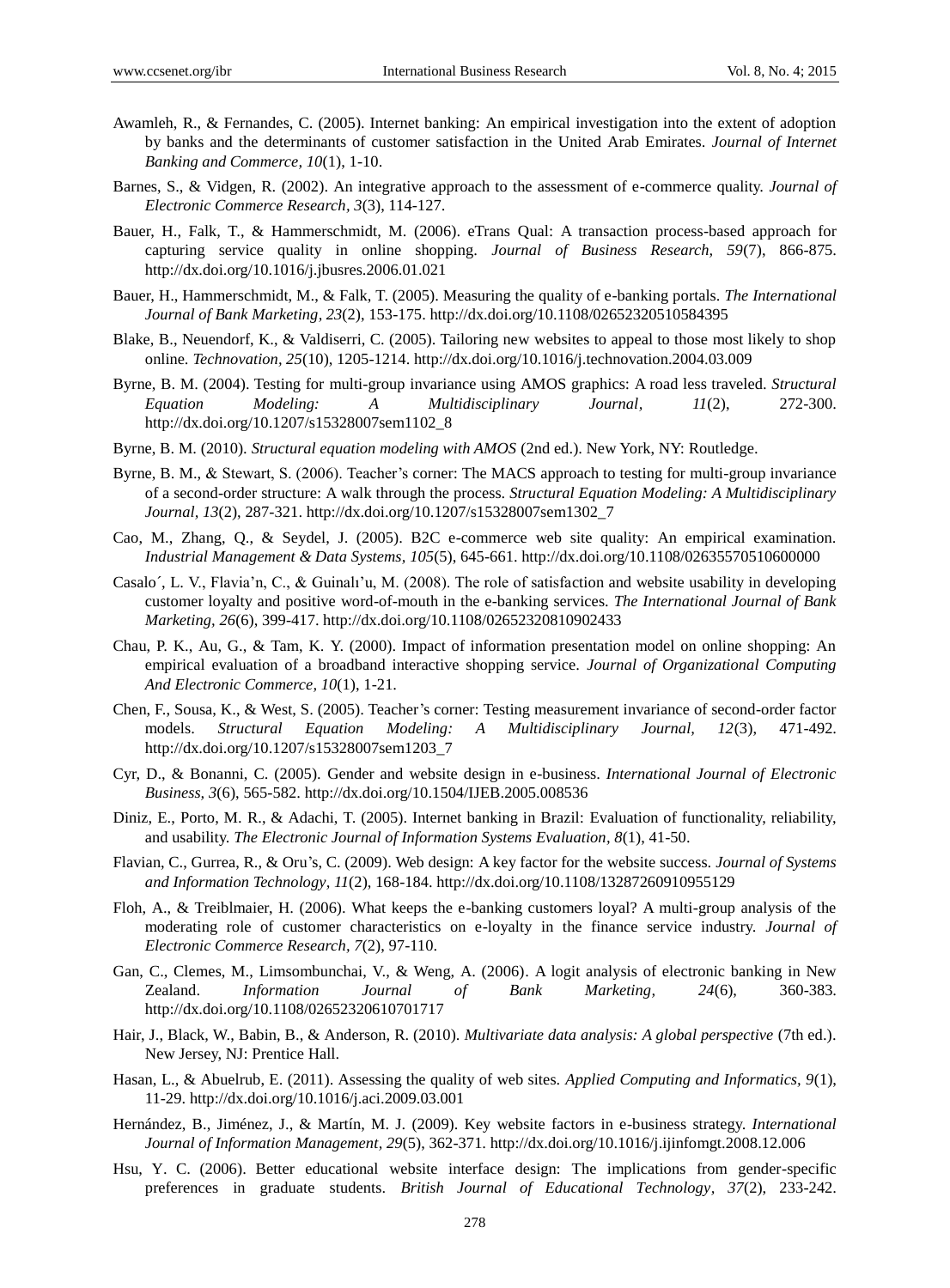http://dx.doi.org/10.1111/j.1467-8535.2006.00532.x.

- James, K. L. (2010) *The internet: A user guide* (2nd ed.) New Delhi: PHI Learning Private Limited.
- Kim, S., & Stoel, L. (2004). Dimensional hierarchy of retail website quality. *Information & Management, 41*(5), 619-633. http://dx.doi.org/10.1016/j.im.2003.07.002
- King, A. (2008). *Website optimization* (1st ed.). Sebastopol, CA: O'Reilly Media, Inc.
- Lee, G., & Lin, H. (2005). Customer perception of e-service quality in online shopping. *International Journal of Retail and Distribution Management, 33*(2), 161-176. http://dx.doi.org/10.1108/09590550510581485
- Liu, C., & Arnett, K. (2000). Exploring the factors associated with web site success in the context of electronic commerce. *Information and Management, 38*(1), 23-33. http://dx.doi.org/10.1016/S0378-7206(00)00049-5
- Morris, M. G., Venkatesh, V., & Ackerman, P. L. (2005). Gender and age differences in employee decisions about new technology: An extension to the theory of planned behaviour. *IEEE Transactions on Engineering Management, 52*(1), 69-84. http://dx.doi.org/10.1109/TEM.2004.839967
- Morris, M., & Venkatesh, V. (2000). Age differences in technology adoption decisions: Implications for a changing work force. *Personnel Psychology, 53*(2), 375-403. http://dx.doi.org/10.1111/j.1744-6570.2000.tb00206.x
- Moscato, D. R., Altschuller, S., & Moscato, E. D. (2013). Privacy policies on global banks' websites: Does culture matter? *Communications of the IIMA, 13*(4), 91-109.
- Moss, G., & Gunn, R. (2009). Gender differences in website production and preference esthetics: Preliminary implications for ICT in education and beyond. *Behavior and Information Technology, 28*(5), 1362-3001. http://dx.doi.org/10.1080/01449290802332662
- Ortega, B. H., Martínez, J. J., & De Hoyos, M. J. (2007). An analysis of web navigability in Spanish internet banking. *Journal of Internet Banking and Commerce, 12*(3), 1-8.
- Pearson, J. M., & Pearson, A. M. (2008). An exploratory study into determining the relative importance of key criteria in web usability: A multi criteria approach. *Journal of Computer Information Systems, 48*(4), 115-128.
- Rocha, A. (2012). Framework for a global quality evaluation of a website. *Online Information Review, 36*(3), 374-382. http://dx.doi.org/10.1108/14684521211241404
- Schaupp, L. C., Fan, W., & Belanger, F. (2006). *Determining success for different website goals.* IEEE Computer Society: Proceedings of the 39th Annual Hawaii International Conference, vol. http://dx.doi.org/10.1109/HICSS.2006.122
- Seethamraju, R. (2004). *Measurement of user perceived web quality*. ECIS 2004 Proceedings. Retrieved from http://aisel.aisnet.org/ecis2004/176
- Simon, S. J., & Peppas, S. C. (2005). Attitudes towards product website design: A study of the effects of gender. *Journal of Marketing Communications, 11*(2), 129-144. http://dx.doi.org/10.1080/1352726042000286507
- Strauss, J., & Frost, R. (2012). *E-marketing* (6th ed.) Upper Saddle River, NJ: Pearson Education Inc.
- Venkatesh, V., & Morris, M. G. (2000). Why don't men ever stop to ask for directions? Gender, social influences, and their role in technology acceptance and usage behavior. *MIS Quarterly, 24*(1), 115-139. http://dx.doi.org/10.2307/3250981
- Venkatesh, V., Morris, M. G., Davis, G. B., & Davis, F. D. (2003). User acceptance of information technology: Toward a unified view. *MIS Quarterly, 27*(3), 425-478.
- Venkatesh, V., Morris, M., G., & Ackerman, P. L. (2000). A longitudinal field investigation of gender differences in individual technology adoption decision-making processes. *Organizational Behavior and Human Decision Processes, 83*(1), 33-60. http://dx.doi.org/10.1006/obhd.2000.2896
- Vrechopoulos, A., & Atherinos, E. (2009). Web banking layout effects on consumer behavioral intentions. *International Journal of Bank Marketing, 27*(7), 524-546. http://dx.doi.org/10.1108/02652320911002340
- Waite, K., & Harrison, T. (2002). Consumer expectations of online information provided by bank websites. *Journal of Financial Services Marketing, 6*(4), 309-322. http://dx.doi.org/10.1057/palgrave.fsm.4770061
- Waite, K., Harrison, T., & Hunter, G. (2011). Exploring bank website expectations across two task scenarios. *Journal of Financial Services Marketing, 16*(1), 76-85. http://dx.doi.org/10.1057/fsm.2011.6